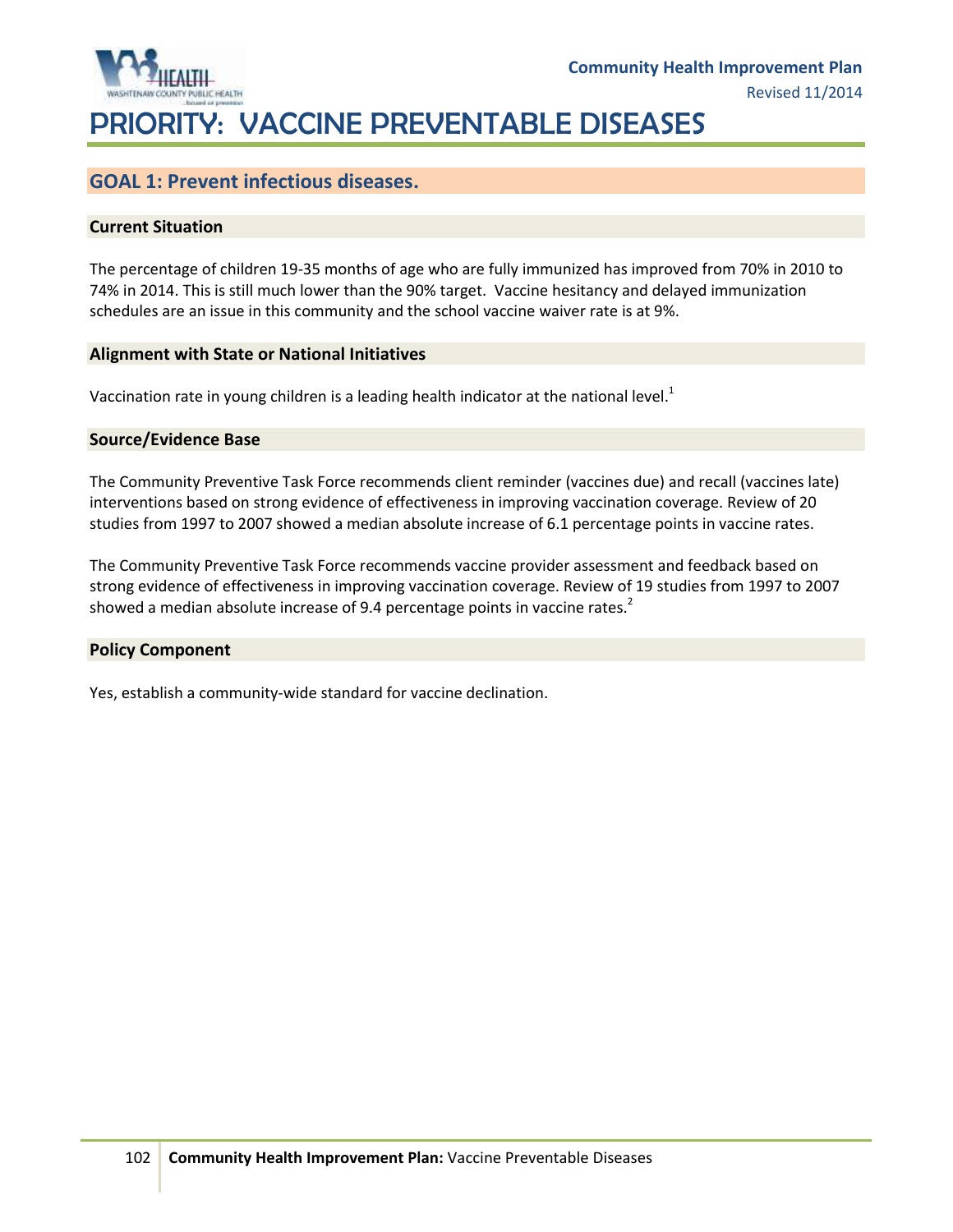

# **Objective:**

| Increase the proportion of children $19 - 35$ months who are fully immunized from 70% to 90%. |                         |                       |                       |                                          |
|-----------------------------------------------------------------------------------------------|-------------------------|-----------------------|-----------------------|------------------------------------------|
| <b>Outcome Indicator</b>                                                                      | 2010<br><b>Baseline</b> | 2014<br><b>Update</b> | 2020<br><b>Target</b> | <b>Data Source</b>                       |
| Increase the proportion of children $19 - 35$<br>months who are fully immunized               | 70%                     | 74%                   | 90%                   | Michigan Care<br>Improvement<br>Registry |

# **Action Plan:**

| <b>Program Activities</b><br><b>Interventions</b>                                                                                                                                               | <b>Baseline</b> | <b>Person/Group</b><br><b>Responsible</b>                                                                          | <b>Timeline</b>  | <b>Performance Indicator</b>                                                                                                                                                                                                 |
|-------------------------------------------------------------------------------------------------------------------------------------------------------------------------------------------------|-----------------|--------------------------------------------------------------------------------------------------------------------|------------------|------------------------------------------------------------------------------------------------------------------------------------------------------------------------------------------------------------------------------|
| Participate on and provide<br>technical assistance to Washtenaw<br><b>Immunization Action Coalition</b><br>(WIAC).                                                                              | Ongoing         | Washtenaw<br><b>County Public</b><br>Health and all<br>Washtenaw<br>Immunization<br>Action<br>Coalition<br>members | $2014 -$<br>2018 | # meetings per year<br>(aim for 4), # meeting<br>agendas, # minutes,<br>workplan, #<br>department updates<br>with information from<br>the WIAC meetings<br>included (aim for 4)                                              |
| Send parent reminder/recall for<br>child's vaccine.                                                                                                                                             | Ongoing         | Washtenaw<br><b>County Public</b><br><b>Health and</b><br><b>Providers</b>                                         | $2014 -$<br>2018 | # of reminders sent, %<br>of the children<br>receiving vaccinations<br>within 2 months of the<br>recall notice (target<br>50%)                                                                                               |
| Deliver provider assessment and<br>feedback through completing<br><b>Vaccines For Children site visits</b><br>and preparing and distributing<br><b>Immunization Report Cards to</b><br>clinics. | Ongoing         | Washtenaw<br><b>County Public</b><br>Health                                                                        | $2014 -$<br>2018 | #VFC site visits<br>completed (minimum<br>of 17), # providers<br>needing vaccine<br>removal due to non-<br>compliance issues<br>(target 0), # and dates<br>immunization report<br>cards disseminated<br>(aim twice per year) |
| <b>Schedule waiver appointments for</b><br>families who have declined<br>immunizations as per the<br><b>Washtenaw County Public Health</b><br>protocol.                                         | <b>New</b>      | Washtenaw<br><b>County Public</b><br><b>Health</b>                                                                 | $2015 -$<br>2018 | Protocol written, #<br>families declining<br>immunizations, #<br>appointments<br>scheduled, #<br>appointments<br>completed, # waivers<br>post appointments                                                                   |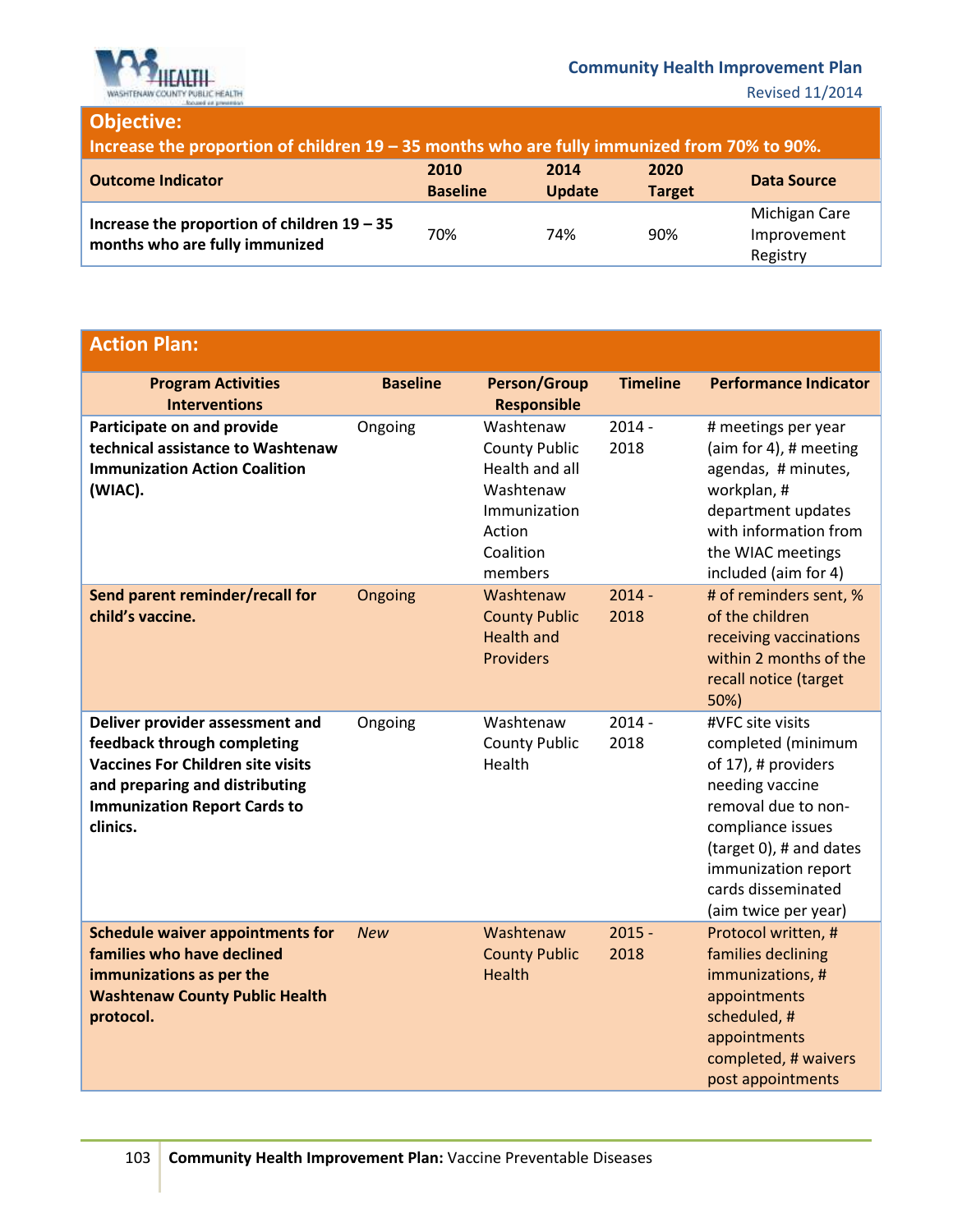

### **GOAL 2: Prevent influenza hospitalization and death.**

#### **Current Situation**

Influenza vaccine rates are increasing but certain segments of the population have lower rates. Increasing the vaccine rates in all groups, especially children and young adults, helps protect the whole community. In 2013, Washtenaw County ranked first among all Michigan counties for flu vaccination of children aged 6 months to 17 years and  $11<sup>th</sup>$  for residents aged 18 years and older.

#### **Alignment with State or National Initiatives**

Flu vaccine is recommended for everyone six months and older. A strong recommendation from a health care provider is associated with increased uptake of vaccines, according to the Centers for Disease Control and Prevention.

#### **Source/Evidence Base**

The Community Preventive Task Force recommends vaccine provider assessment and feedback based on strong evidence of effectiveness in improving vaccination coverage. Review of 19 studies from 1997 to 2007 showed a median absolute increase of nine percentage points in vaccine rates.<sup>3</sup>

#### **Policy Component**

Yes, promote flu vaccine policies for long-term care facility staff.